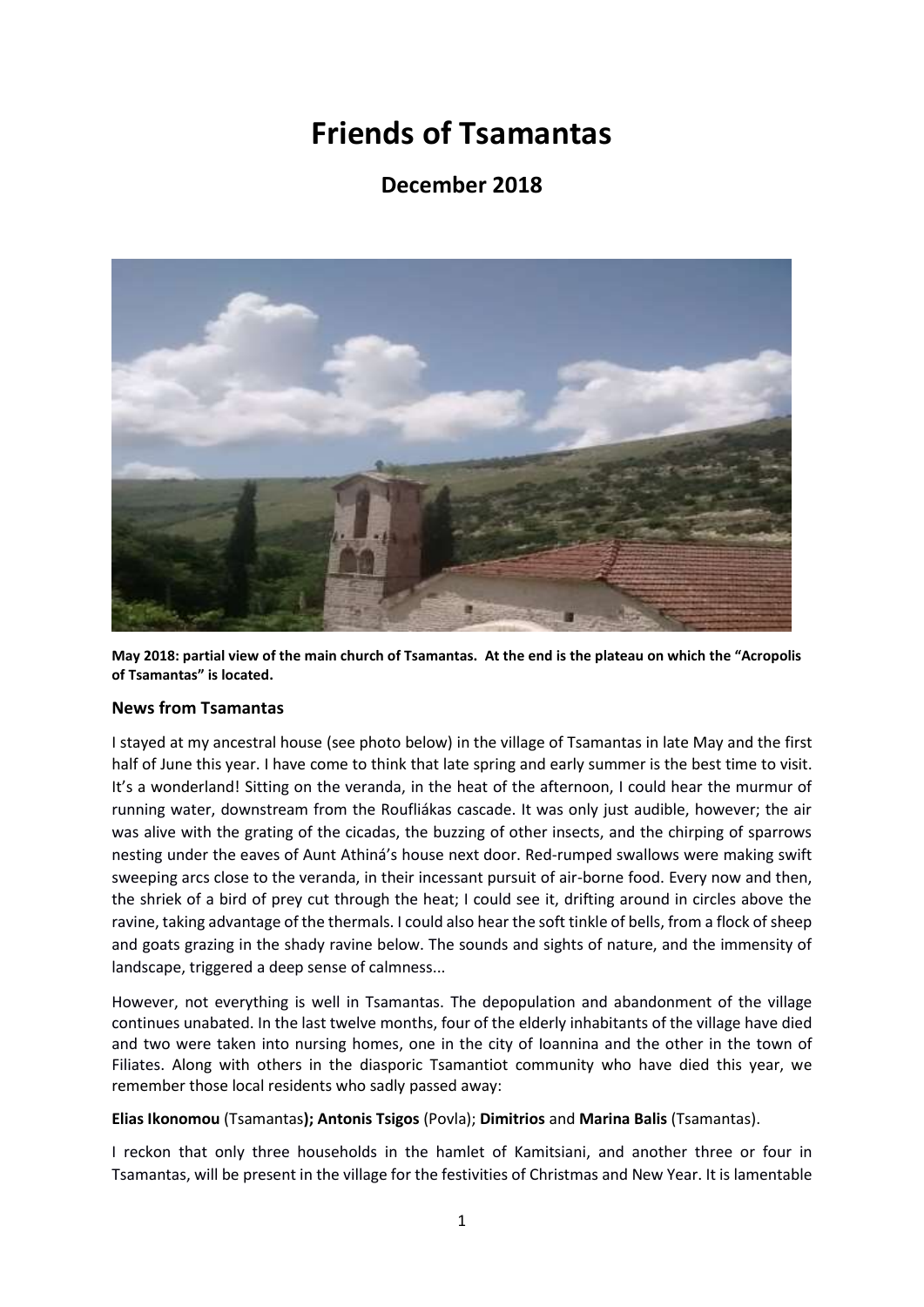that a thriving community of over 1400 people a hundred years ago is at risk of becoming a ghostvillage.

Regrettably, too, the dispute about accusations of misappropriation of the Bellos legacy funds, which I described in some detail in last year's newsletter, remain unresolved. More importantly, due to administrative changes the village has ceased to be a legal entity per se, and has instead became a part of the larger municipality of Filiates, so the matter of who will administer the legacy at the municipal level is still undecided. The hearing of the above two separate cases referred to the regional courts were once again postponed, due to the inefficiency and delays of the Greek justice system.

It is the end of era for the diasporic community in Worcester, Massachusetts, as a decline in interest has forced the historic **St. George's Hellenic Benefit of Tsamanta(s)** to call it a day, sometime in the near future. During the last four years, St. Georges has been instrumental in providing funds for the creation of a foodbank in Tsamantas. There are many people in Tsamantas and elsewhere, including me personally, who will be eternally grateful to the society's philanthropic activities. Many thanks to all past and present executive members of the Society, especially Nick Gatzios (the current head of St. George's), Nick Athanasiou and Toula Koulidis.

![](_page_1_Picture_3.jpeg)

**June 2018: a photo of the last two inhabited houses before the border guard post of Tsamantas. The so-called "Vesrevaneïka", i.e. the houses of the Vesrevanis clan, are in the Pera Machalas neighbourhood.**

# **Best wishes for a Merry Christmas and a Prosperous New Year**

**Dimitrios Konstadakopulos**

Bristol, UK / Tsamantas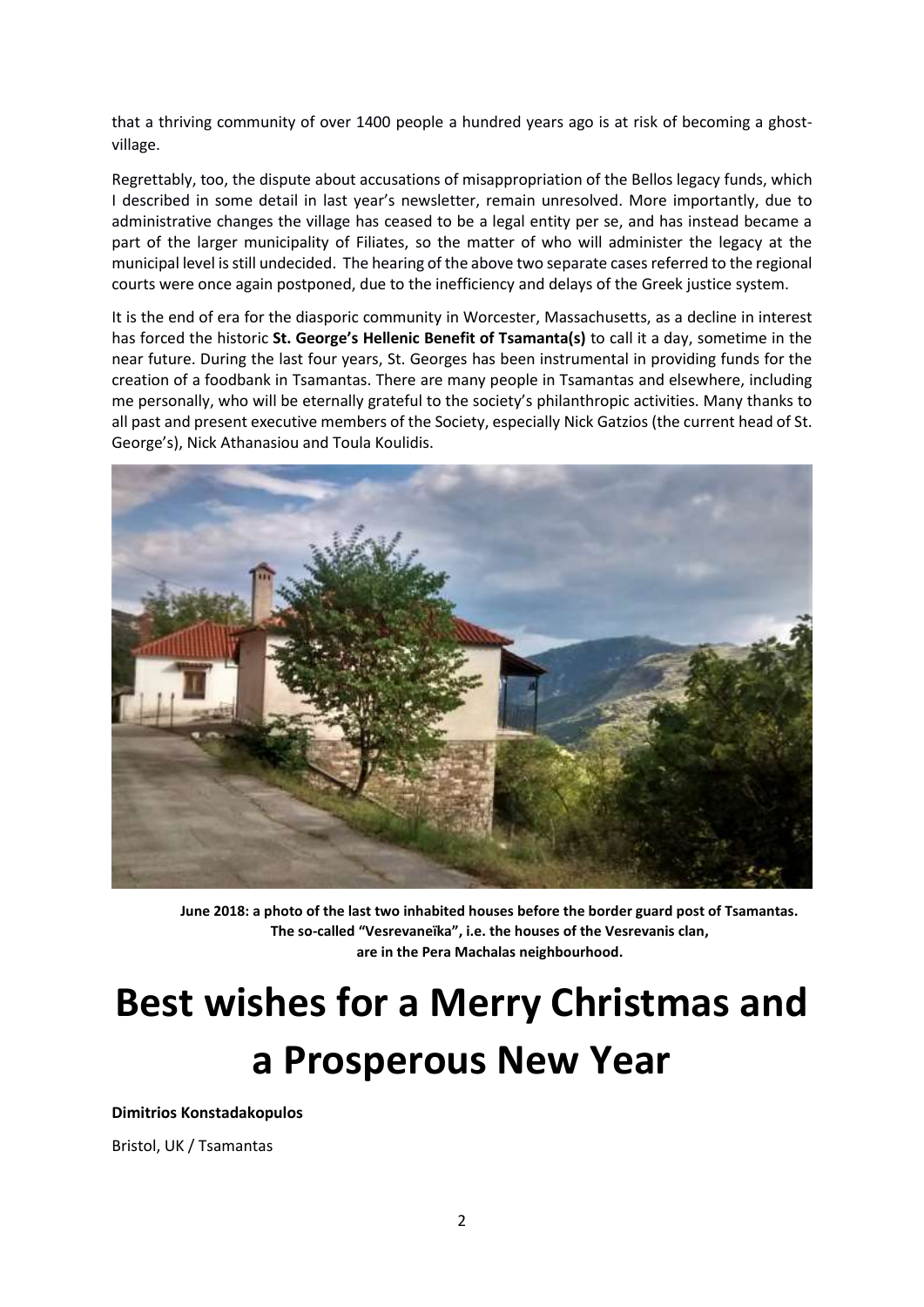## **TSAMANTAS 100 YEARS AGO**

![](_page_2_Picture_1.jpeg)

*"..Social life amongst the Epirot community in Worcester was initially centred on the various Greek cafés, those bedrocks of Greek-speaking communities across the world. But in 1908 a group of immigrants established the St George's Hellenic Benefit Society of Tsamanta[s] (henceforth referred to as the St George's Society), funded by annual membership fees. Just one of many immigrant associations in the city, it offered opportunities for socialising, and raised money for projects to benefit individuals both in Worcester and back home in Tsamantas. It also helped to prepare those who were planning to return to Epirus on a permanent basis. However, Moskos observes (1990: 39) that disagreements and personality clashes were a common characteristic of such fraternal societies in the United States, and they would come and go with alarming frequency. The same fate befell the St George's Society in 1915, after the arrival of some new migrants from Tsamantas brought to Worcester the animosity that was dividing the Epirot village, due to opposing political affiliations. The situation in the village mirrored the National Schism that had arisen as a result of complex issues in the controversy over Greek participation in the First World War, setting republicans against royalists. We know from Nitsos that the St George's Society was disbanded because of the persistent political wrangling initiated by these new arrivals (1926: 331-2). But it was soon re-established, continuing its philanthropic activities with renewed vigour; indeed, a letter from Nikolaos Nitsos to the Greek-language Atlantis newspaper in New York refers to the fact that its members raised the very considerable sum of 40,000 drachmas (approximately \$8,000) for the construction of a new village school in Tsamantas (1926: 322). These members were the men commemorated on the bronze plaque shown in Figure 6, whose names initiated the online search that resulted in the database. Ten years later, a further \$1,500 was donated to the same project.*

*The Society was one of the first in Worcester to organise picnics at Lake Quinsigamond: a long, narrow body of water about two and half miles east of downtown Worcester. A photograph of what appears to have been one such picnic – taken in 1914 and now on display in the folklore museum in Tsamantas – shows more than 50 men from the village, all smartly dressed. Another photograph, from 1926, and with many more individuals present at the picnic, provides further invaluable evidence of the Society's members. Unfortunately, no membership lists survive from before the early 1970s, when a fire in the Hotel Aurora – owned by Gregory Pantazis from Tsamantas, and the venue for the Society during its heyday –*